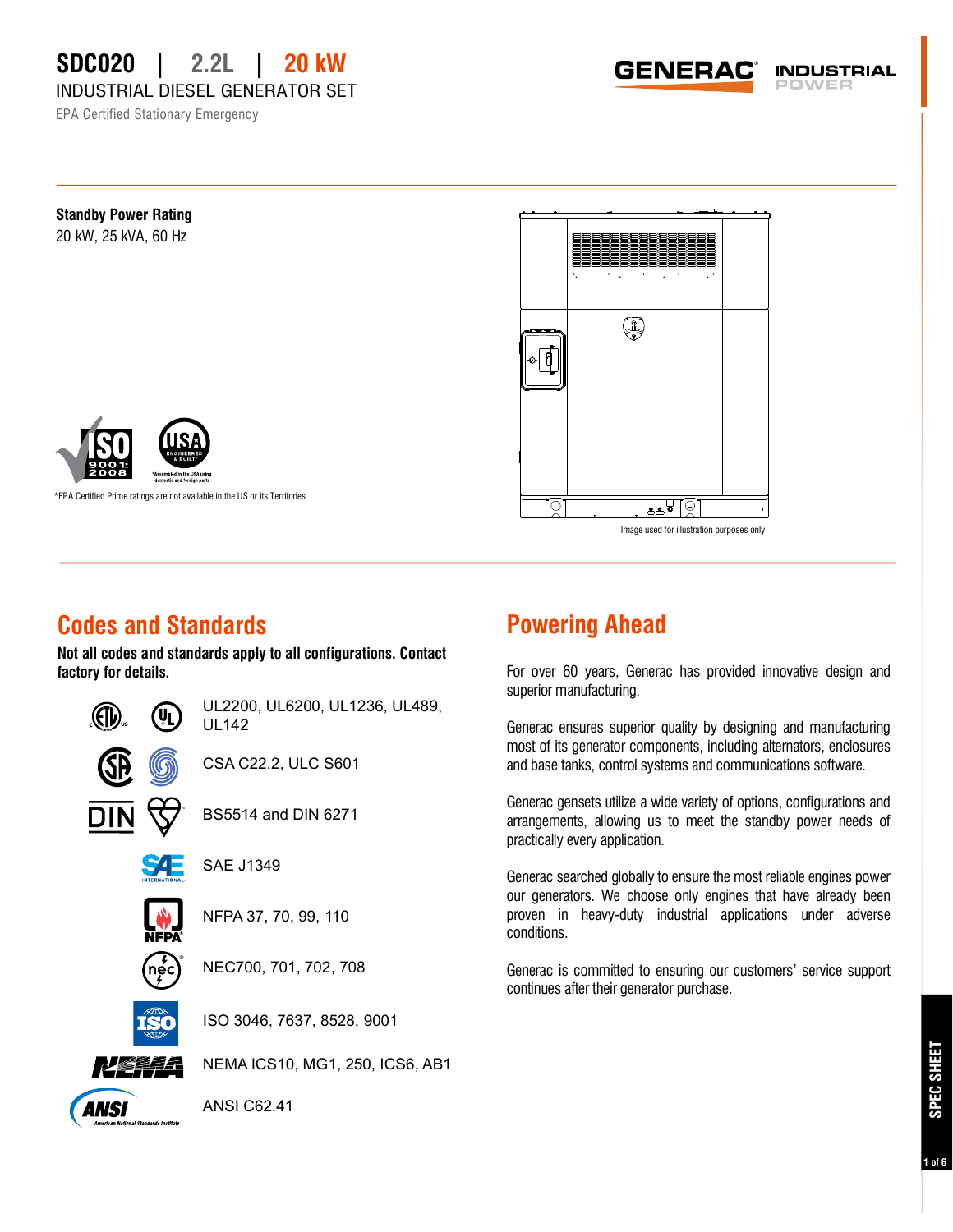INDUSTRIAL DIESEL GENERATOR SET

EPA Certified Stationary Emergency

### **STANDARD FEATURES**

#### **ENGINE SYSTEM**

- **•** Oil Drain Extension
- **•** Air Cleaner
- **•** Stainless Steel Flexible Exhaust Connection
- **•** Factory Filled Oil and Coolant
- **•** Engine Coolant Heater

#### **FUEL SYSTEM**

- **•** Fuel Lockoff Solenoid
- **•** Primary Fuel Filter

#### **COOLING SYSTEM**

- **•** Closed Coolant Recovery System
- **•** UV/Ozone Resistant Hoses
- **•** Factory-Installed Radiator
- **•** Radiator Drain Extension
- **•** 50/50 Ethylene Glycol Antifreeze

#### **ELECTRICAL SYSTEM**

- **•** Battery Charging Alternator
- **•** Battery Cables
- **•** Battery Tray
- **•** Rubber-Booted Engine Electrical Connections
- **•** Solenoid Activated Starter Motor

#### **ALTERNATOR SYSTEM**

- **•** UL2200 GENprotect™
- Class H Insulation Material
- **•** 2/3 Pitch
- **•** Skewed Stator
- **•** Permanent Magnet Excitation
- Sealed Bearing<br>• Rotor Dynamic
- **•** Rotor Dynamically Spin Balanced
- **•** Amortisseur Winding (3-Phase Only)
- **•** Full Load Capacity Alternator
- **•** Protective Thermal Switch

#### **GENERATOR SET**

- **•** Internal Genset Vibration Isolation
- **•** Separation of Circuits High/Low Voltage<br>• Wranned Exhaust Pining
- **•** Wrapped Exhaust Piping
- **•** Standard Factory Testing<br>• 2 Year Limited Warranty (
- **•** 2 Year Limited Warranty (Standby Rated Units)
- **•** 1 Year Limited Warranty (Prime Rated Units)
- **•** Silencer Mounted in the Discharge Hood

#### **ENCLOSURE**

**GENERAC** 

**•** Rust-Proof Fasteners with Nylon Washers to Protect Finish

**INDUSTRIAL** 

- **•** High Performance Sound-Absorbing Material
- **•** Gasketed Doors
- **•** Aluminum Enclosure
- **•** Level 2 Sound Attenuated
- **•** Twist-Lock Handle
- **•** RhinoCoat™ Textured Polyester Powder Coat Paint

#### **FUEL TANKS (If Selected)**

- **•** UL 142/ULC S601
- **•** Double Wall
- **•** Normal and Emergency Vents
- **•** Factory Pressure Tested
- **•** Rupture Basin Alarm
- **•** Fuel Level
- **•** Check Valve In Supply and Return Lines
- **•** RhinoCoat™- Textured Polyester Powder Coat Paint
- **•** Stainless Steel Hardware

#### **CONTROL SYSTEM**



#### **Power Zone® 410 Controller**

#### **Features**

- **•** Programmable Auto Crank
- **•** Selectable Low Speed Exercise
- **•** RS-232 x2
- **•** RS-485 x2
- **•** 3-Phase Sensing Digital Voltage Regulator
- **•** Time
- **•** Date
- **•** On/Off/Manual Switch
- **•** Not in Auto Flashing Light
- **•** Emergency Stop
- **•** Modbus® RTU

#### **•** Remote Ports

- **•** CANbus
- **•** Full Range Standby Operation
- **•** 3-Phase AC Volts
- **•** 3-Phase Amps
- **•** kW
- **•** Power Factor
- **•** Ruptured Tank Detection
- **•** Auxiliary Shutdown Switch
- **•** Remote Communications
- **•** Compatible with NFPA 110, Level 1 or 2 (When Optional Modules Selected)
- **•** Line Power/Gen Power
- **•** I 2 T Function for Full Generator Protection

#### **Full System Status Display**

- **•** Multilingual 128x64 Graphical Display with Heater
- **•** Easy Status View LED Screen
- **•** Full System Status
- **•** Run Hours
- **•** Service Reminders
- **•** Fault History (Alarm Log)

**•** Water Temperature **•** Water Level **•** Fuel Pressure/Level **•** Engine Speed **•** Battery Voltage **•** Alternator Frequency

**Alarms and Warnings •** Common Alarm Output

- **•** Oil Pressure
- **•** Oil Temperature (Optional/When Equipped)

**•** Output for Fuel Level High/Low Warning<br>• Water Temperature

**SPEC SHEET**

SPEC SHEET

**2 of 6**

• Oil Level (Optional/When Equipped)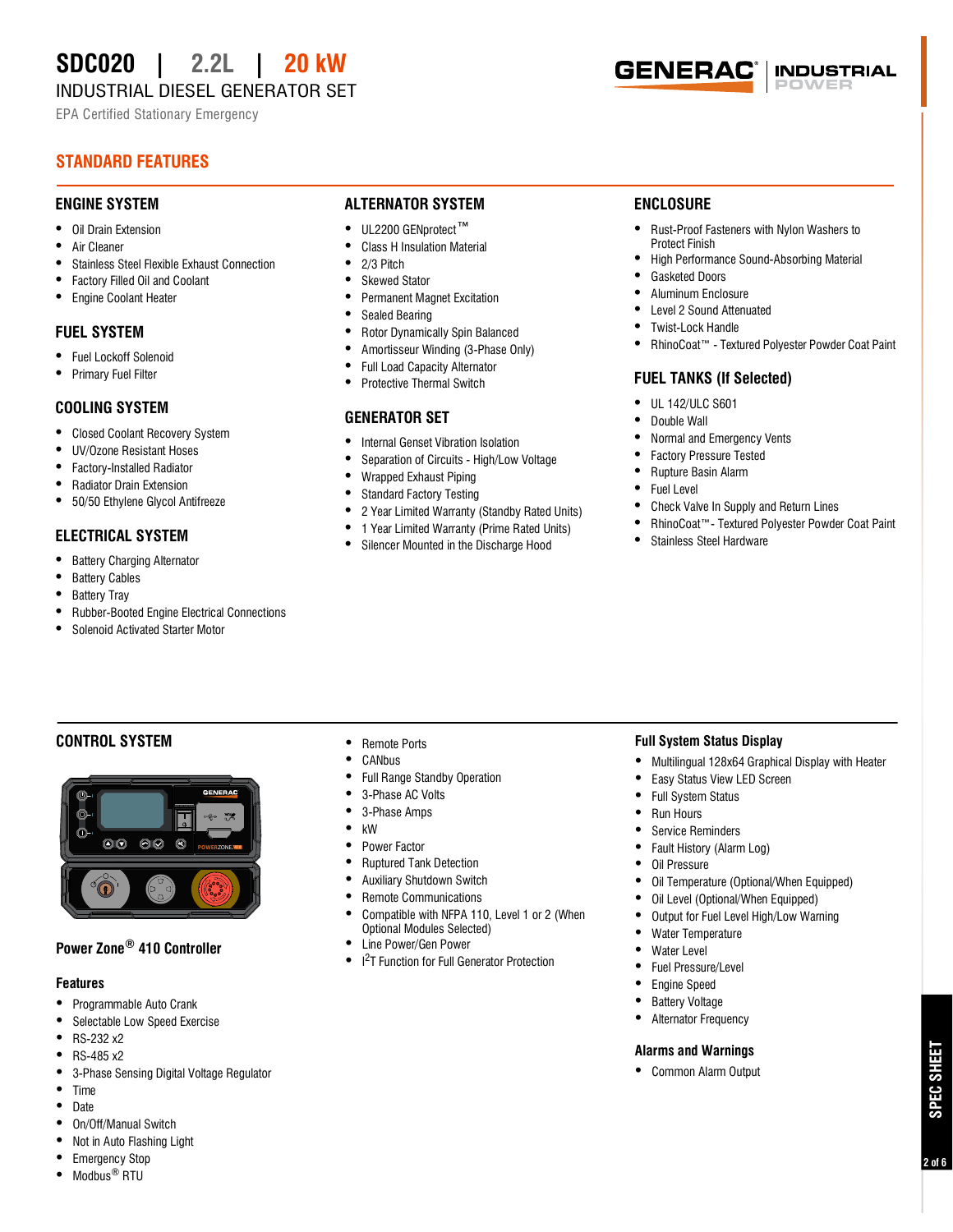INDUSTRIAL DIESEL GENERATOR SET

EPA Certified Stationary Emergency

#### **GENERAC INDUSTRIAL**

#### **CONFIGURABLE OPTIONS**

#### **ENGINE SYSTEM**

- **○** Oil Heater
- **○** Fluid Containment Pan
- **○** Coolant Heater Isolation Ball Valves

#### **FUEL SYSTEM**

**○** NPT Flexible Fuel Line

#### **ELECTRICAL SYSTEM**

**○** 10A UL Listed Battery Charger **○** Battery Warmer

#### **ALTERNATOR SYSTEM**

- **○** Anti-Condensation Heater
- **○** Tropical Coating

#### **GENERATOR SET**

- **○** Extended Factory Testing
- **○** Pad Vibration Isolators

#### **CIRCUIT BREAKER OPTIONS**

- **○** Main Line Circuit Breaker
- **○** Shunt Trip and Auxiliary Contact
- **○** Electronic Trip Breakers

#### **ENCLOSURE**

- **○** Up to 190 MPH Wind Load Rating (Contact Factory for Availability)
- **○** AC/DC Enclosure Lighting Kit
- **○** Door Open Alarm Switch

#### **WARRANTY (Standby Gensets Only)**

- **○** 2 Year Extended Limited Warranty
- **○** 5 Year Limited Warranty
- **○** 5 Year Extended Limited Warranty
- **○** 7 Year Extended Limited Warranty
- **○** 10 Year Extended Limited Warranty

#### **CONTROL SYSTEM**

- **○** NFPA 110 Compliant 21-Light Remote Annunciator
- **○** Remote Relay Assembly (8 or 16)
- **○** Oil Temperature Indication and Alarm
- **○** Spare Inputs (x4) / Outputs (x4)
- **○** Battery Disconnect Switch
- **○** Remote E-Stop (Break Glass-Type, Surface Mount)
- **○** Remote E-Stop (Red Mushroom-Type, Surface Mount)
- **○** Remote E-Stop (Red Mushroom-Type, Flush Mount)
- **○** 100 dB Alarm Horn
- **○** Ground Fault Annunciation
- **○** 120V GFCI and 240V Outlets
- **○** 10A Engine Run Relay

#### **FUEL TANKS (Size On Last Page)**

- **○** Overfill Protection Valve
- **○** Spill Box Return Hose
- **○** 2.5 Gallon Spill Box
- **○** Tank Risers
- **○** Fuel Level Switch and Alarm
- **○** 12' Vent System
- **○** Fire Rated Stainless Steel Fuel Hose

#### **ENGINEERED OPTIONS**

#### **GENERATOR SET**

**○** Special Testing

#### **FUEL TANKS**

- **○** UL2085 Tank
- **○** Stainless Steel Tanks
- **○** Special Fuel Tanks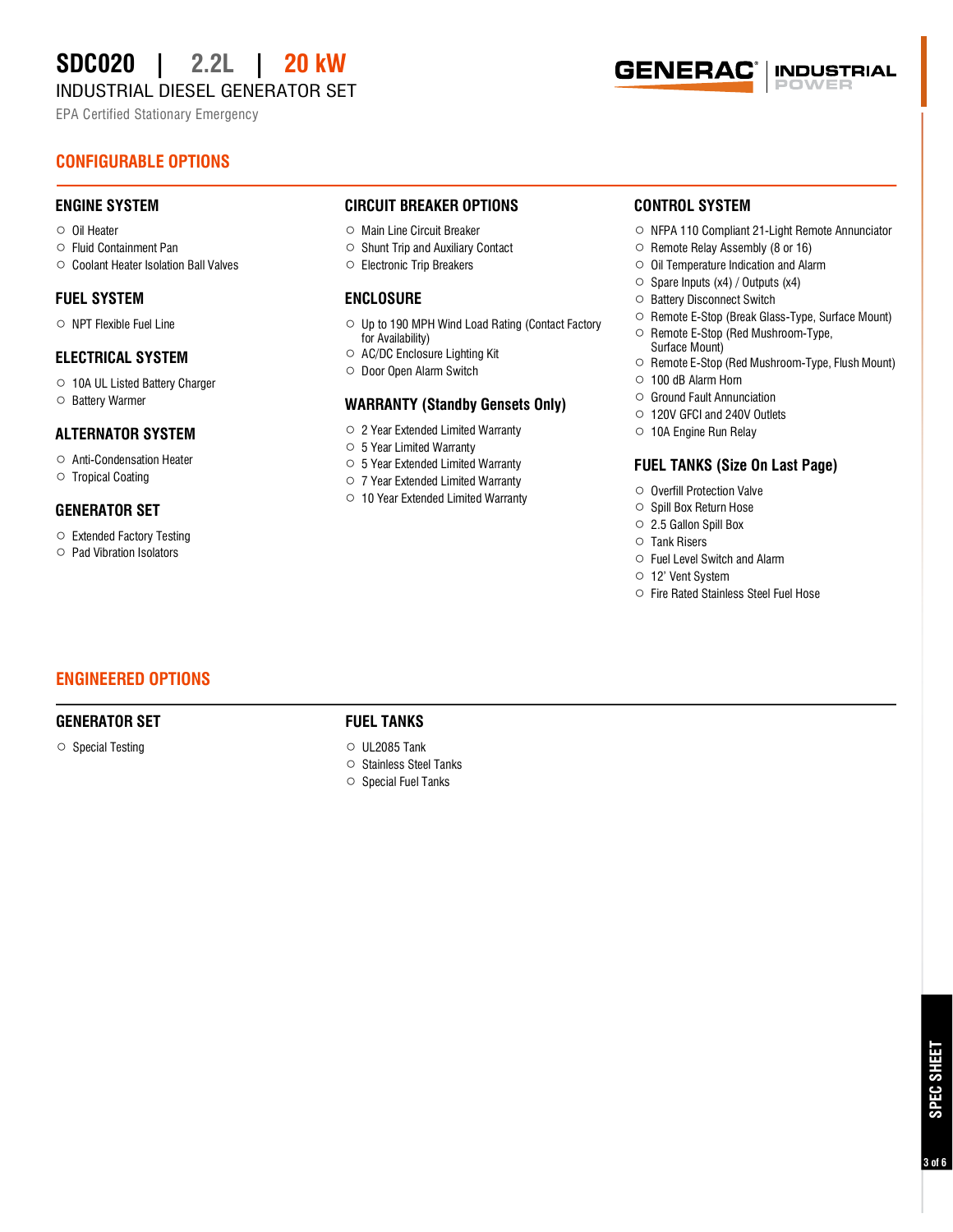INDUSTRIAL DIESEL GENERATOR SET

EPA Certified Stationary Emergency

#### **APPLICATION AND ENGINEERING DATA**

#### **ENGINE SPECIFICATIONS**

#### General

| Make                                | Perkins                     |
|-------------------------------------|-----------------------------|
| <b>EPA Emissions Compliance</b>     | <b>Stationary Emergency</b> |
| <b>EPA Emissions Reference</b>      | See Emission Data Sheet     |
| Cylinder $#$                        | 4                           |
| Type                                | In-Line                     |
| Displacement - in <sup>3</sup> (L)  | 135 (2.22)                  |
| Bore - in (mm)                      | 3.3(84)                     |
| Stroke - in (mm)                    | 3.9(100)                    |
| <b>Compression Ratio</b>            | 23.3:1                      |
| Intake Air Method                   | Naturally Aspirated         |
| <b>Cylinder Head</b>                | Cast Iron                   |
| Piston Type                         | Aluminum                    |
| <b>Crankshaft Type</b>              | <b>Forged Steel</b>         |
| Engine Governing                    |                             |
| Governor                            | Electronic Isochronous      |
| Frequency Regulation (Steady State) | ±0.5%                       |
| Lubrication System                  |                             |
| Oil Pump Type                       | Gear                        |
| Oil Filter Type                     | <b>Full-Flow Cartridge</b>  |
| Crankcase Capacity - qt (L)         | 11.2(10.6)                  |

#### Cooling System

| Cooling System Type    | Pressurized Closed      |  |
|------------------------|-------------------------|--|
| Water Pump Type        | Pre-Lubed, Self Sealing |  |
| Fan Type               | Puller                  |  |
| Fan Speed - RPM        | 3.000                   |  |
| Fan Diameter - in (mm) | 11(279)                 |  |

**GENERAC** 

#### Fuel System

| Fuel Type                  | Ultra Low Sulfur Diesel Fuel |
|----------------------------|------------------------------|
| <b>Fuel Specifications</b> | ASTM                         |
| Fuel Filtering (Microns)   | 5                            |
| <b>Fuel Inject Pump</b>    | Distribution Injection Pump  |
| Fuel Pump Type             | Cassette                     |
| Injector Type              | Indirect, Pintle Nozzle      |
| Fuel Supply Line - in (mm) | $0.31$ (7.94) ID             |
| Fuel Return Line - in (mm) | $0.31(7.94)$ ID              |

#### Engine Electrical System

| System Voltage                    | 12 VDC                       |
|-----------------------------------|------------------------------|
| <b>Battery Charger Alternator</b> | Standard                     |
| <b>Battery Size</b>               | See Battery Index 0161970SBY |
| <b>Battery Voltage</b>            | 12 VDC                       |
| <b>Ground Polarity</b>            | Negative                     |

#### **ALTERNATOR SPECIFICATIONS**

| Standard Model                      | K0035124Y26           | <b>Standard Excitation</b>   | <b>Permanent Magnet Excitation</b> |
|-------------------------------------|-----------------------|------------------------------|------------------------------------|
| Poles                               |                       | <b>Bearings</b>              | Single Sealed                      |
| Field Type                          | Revolving             | Coupling                     | Direct via Flexible Disc           |
| Insulation Class - Rotor            |                       | Load Capacity - Standby      | 100%                               |
| Insulation Class - Stator           |                       | Prototype Short Circuit Test | Yes                                |
| <b>Total Harmonic Distortion</b>    | $<$ 5% (3-Phase Only) | Voltage Regulator Type       | Digital                            |
| Telephone Interference Factor (TIF) | $<$ 50                | Number of Sensed Phases      | All                                |
|                                     |                       |                              |                                    |

Regulation Accuracy (Steady State)  $±0.25%$ 

# SPEC SHEET **SPEC SHEET**

**INDUSTRIAL**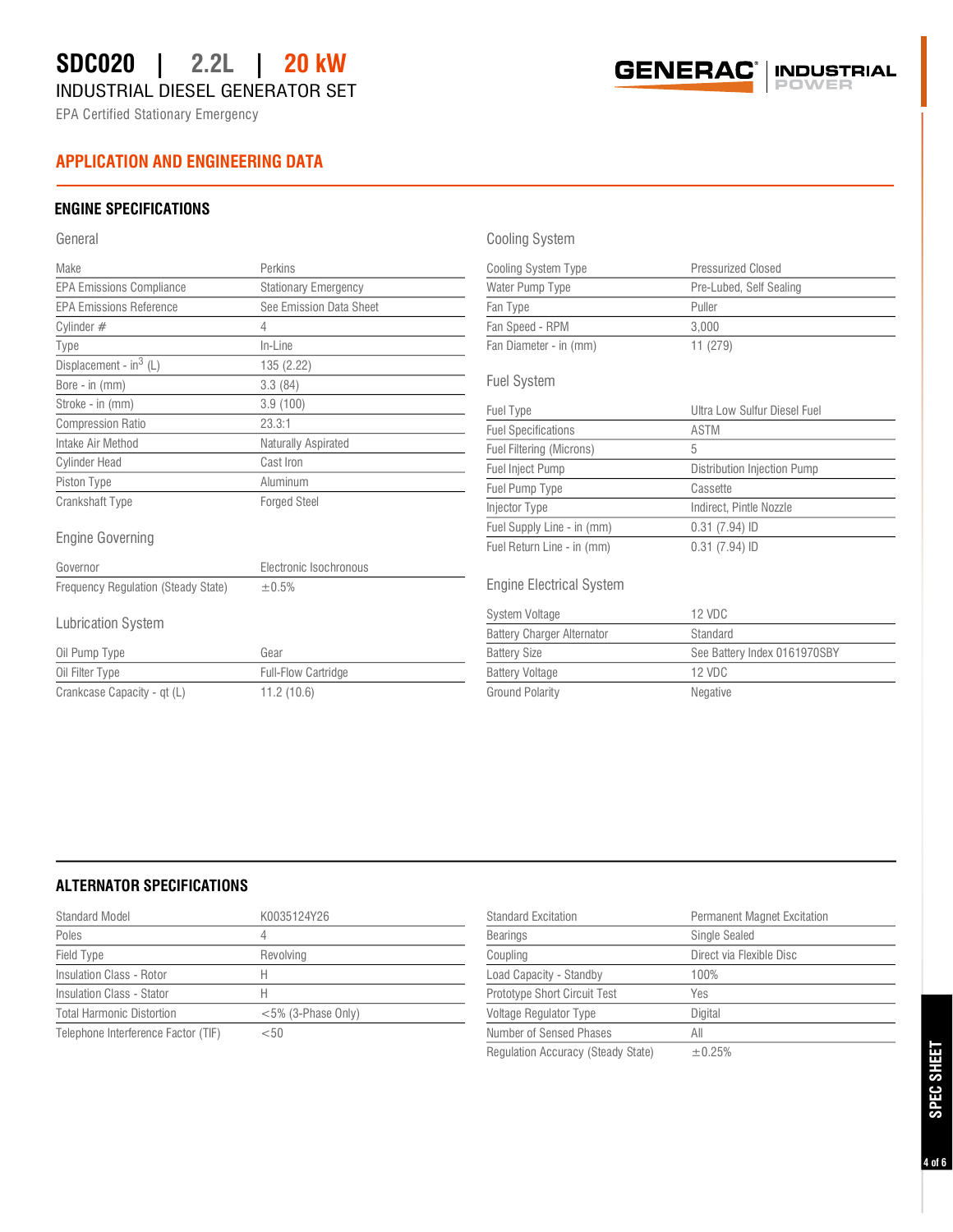EPA Certified Stationary Emergency

#### **OPERATING DATA**

#### **POWER RATINGS**

|                                      | Standby       |          |  |
|--------------------------------------|---------------|----------|--|
| Single-Phase $120/240$ VAC $@1.0$ pf | 20 kW, 20 kVA | Amps: 83 |  |
| Three-Phase 120/208 VAC @0.8pf       | 20 kW, 25 kVA | Amps: 70 |  |
| Three-Phase 120/240 VAC @0.8pf       | 20 kW, 25 kVA | Amps: 60 |  |
| Three-Phase 277/480 VAC $@0.8$ pf    | 20 kW, 25 kVA | Amps: 30 |  |

#### **MOTOR STARTING CAPABILITIES (skVA)**

| skVA vs. Voltage Dip |        |                                       |    |             |     |
|----------------------|--------|---------------------------------------|----|-------------|-----|
| 120/240 VAC 1Ø       |        | 30% 277/480 VAC 3Ø 30% 208/240 VAC 3Ø |    |             | 30% |
| A0035044N26          | $50 -$ | K0035124Y26                           | 68 | K0035124Y26 | 50  |

#### **FUEL CONSUMPTION RATES\***

|                                                          |                                                                                | Diesel - gph (Lph) |
|----------------------------------------------------------|--------------------------------------------------------------------------------|--------------------|
| Fuel Pump Lift-ft (m)                                    | Percent Load                                                                   | Standby            |
| 3(1)                                                     | 25%                                                                            | 0.6(2.1)           |
|                                                          | 50%                                                                            | 0.9(3.5)           |
| Total Fuel Pump Flow (Combustion $+$ Return) - gph (Lph) | 75%                                                                            | 1.3(4.8)           |
| 16.6(63)                                                 | 100%                                                                           | 1.6(6.2)           |
|                                                          | * Fuel supply installation must accommodate fuel<br>$\cdots$ $\cdots$ $\cdots$ |                    |

consumption rates at 100% load.

#### **COOLING**

|                                                       |                                 | Standby                     |
|-------------------------------------------------------|---------------------------------|-----------------------------|
| Air Flow (Fan Air Flow Across Radiator) - Compact     | cfm $(m^3/min)$                 | 1,653 (46.8)                |
| <b>Coolant Flow</b>                                   | gpm (Lpm)                       | 15.5(58.7)                  |
| <b>Coolant System Capacity</b>                        | gal(L)                          | 4.2(16.0)                   |
| <b>Heat Rejection to Coolant</b>                      | BTU/hr (kW)                     | 76,090 (22.3)               |
| Inlet Air                                             | cfm $(m^3/min)$                 | 1,714 (48.5)                |
| Maximum Operating Ambient Temperature                 | $\mathcal{F}$ ( $\mathcal{C}$ ) | 120 (50)                    |
| Maximum Operating Ambient Temperature (Before Derate) |                                 | See Bulletin No. 0199280SSD |
| Maximum Additional Radiator Backpressure              | in $H2O$ (kPa)                  | 0.5(0.12)                   |

#### **COMBUSTION AIR REQUIREMENTS**

|                           |                |                                       |                             | <b>Ulditury</b>                    |                                |              |
|---------------------------|----------------|---------------------------------------|-----------------------------|------------------------------------|--------------------------------|--------------|
|                           |                | Flow at Rated Power - cfm $(m^3/min)$ |                             | 61.4(1.7)                          |                                |              |
| <b>ENGINE</b>             |                |                                       | <b>EXHAUST</b>              |                                    |                                |              |
|                           |                | Standby                               |                             |                                    |                                | Standby      |
| <b>Rated Engine Speed</b> | <b>RPM</b>     | ,800                                  | Exhaust Flow (Rated Output) |                                    | cfm $(m^3/min)$                | 160.4 (4.5)  |
| Horsepower at Rated kW**  | hp             | 32.5                                  |                             | Maximum Allowable Backpressure     | $in$ <sub>Hg</sub> $(k$ Pa $)$ | 40.9 (138.5) |
| <b>Piston Speed</b>       | ft/min (m/min) | 1,182 (360)                           |                             | Exhaust Temperature (Rated Output) | $\mathrm{P}F(\mathrm{C})$      | 950 (510)    |
| <b>BMEP</b>               | psi (kPa)      | 105.8 (729.4)                         |                             |                                    |                                |              |

**Standby** 

\*\* Refer to "Emissions Data Sheet" for maximum bHP for EPA and SCAQMD permitting purposes.

Deration – Operational characteristics consider maximum ambient conditions. Derate factors may apply under atypical site conditions. Please contact a Generac Power Systems Industrial Dealer for additional details. All performance ratings in accordance with ISO3046, BS5514, ISO8528, and DIN6271 standards. Standby - See Bulletin 0187500SSB

Prime - See Bulletin 0187510SSB



### **5 of 6**